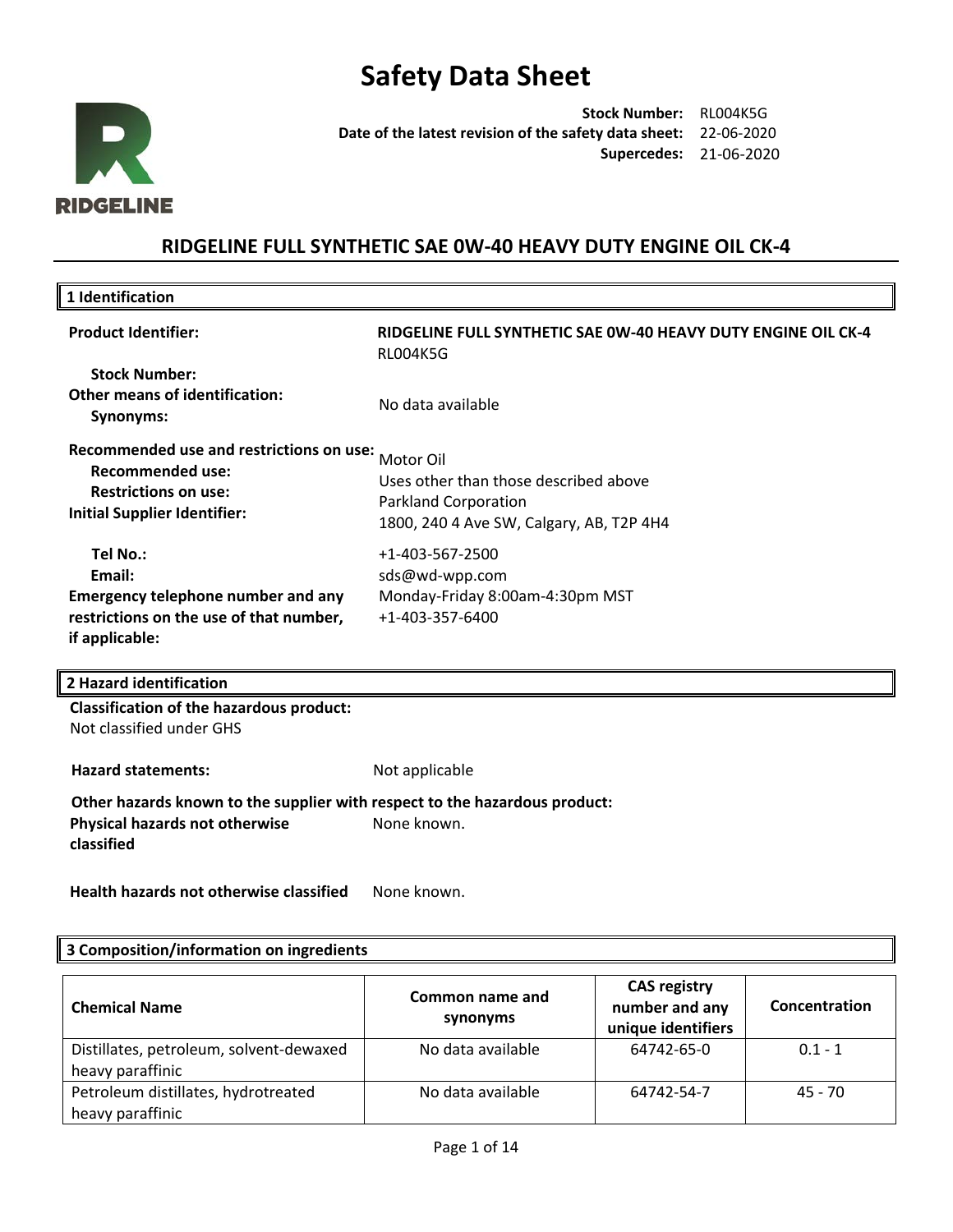

**Stock Number:** RL004K5G **Date of the latest revision of the safety data sheet:** 22-06-2020 **Supercedes:** 21-06-2020

## **RIDGELINE FULL SYNTHETIC SAE 0W-40 HEAVY DUTY ENGINE OIL CK-4 5GAL**

| <b>4 First-aid measures</b>                                                                    |                                                                                                                                                                                                                                             |
|------------------------------------------------------------------------------------------------|---------------------------------------------------------------------------------------------------------------------------------------------------------------------------------------------------------------------------------------------|
| Inhalation:                                                                                    | Remove to fresh air. If breathing is difficult, have a trained individual<br>administer oxygen.                                                                                                                                             |
| Eye contact:                                                                                   | Use eye wash to remove a chemical from the eye. Flush the affected eye<br>for at least fifteen minutes. Tilt the head to prevent chemical from<br>transferring to the uncontaminated eye. Seek medical attention if<br>irritation persists. |
| <b>Skin Contact:</b>                                                                           | Wash with soap and water. Get medical attention if irritation develops or<br>persists.                                                                                                                                                      |
| Ingestion:                                                                                     | No hazard in normal industrial use. Do not induce vomiting. Seek medical<br>attention if symptoms develop. Provide medical care provider with this<br>SDS.                                                                                  |
| The most important symptoms and<br>effects, whether acute or delayed:                          | None known.                                                                                                                                                                                                                                 |
| An indication of immediate medical<br>attention and special treatment<br>needed, if necessary: | No additional first aid information available.                                                                                                                                                                                              |

| 5 Fire-fighting measures |  |
|--------------------------|--|
|--------------------------|--|

| Suitable extinguishing media:         | Use alcohol resistant foam, carbon dioxide, or dry chemical when fighting                                      |
|---------------------------------------|----------------------------------------------------------------------------------------------------------------|
|                                       | fires. Water or foam may cause frothing if liquid is burning but it still may                                  |
|                                       | be a useful extinguishing agent if carefully applied to the surface of the                                     |
|                                       | fire. Do not direct a stream of water into the hot burning liquid.                                             |
| Unsuitable extinguishing media:       | No data available                                                                                              |
| Specific hazards arising from the     | Material may be ignited only if preheated to temperatures above the                                            |
| hazardous product, such as the nature | high flash point, for example in a fire.                                                                       |
| of any hazardous combustion:          |                                                                                                                |
| <b>Hazardous Combustion Products:</b> | Carbon monoxide, Sulfur containing gases, Nitrogen containing gases,<br>oxides of phosphorus, Hydrogen sulfide |
| Special protective equipment and      | Do not enter fire area without proper protection including self-contained                                      |
| precautions for firefighters:         | breathing apparatus and full protective equipment. Use methods for the<br>surrounding fire.                    |
|                                       |                                                                                                                |
| 6 Accidental release measures         |                                                                                                                |

**Personal precautions, protective equipment and emergency procedures:**  No health affects expected from the clean up of this material if contact can be avoided. Follow personal protective equipment recommendations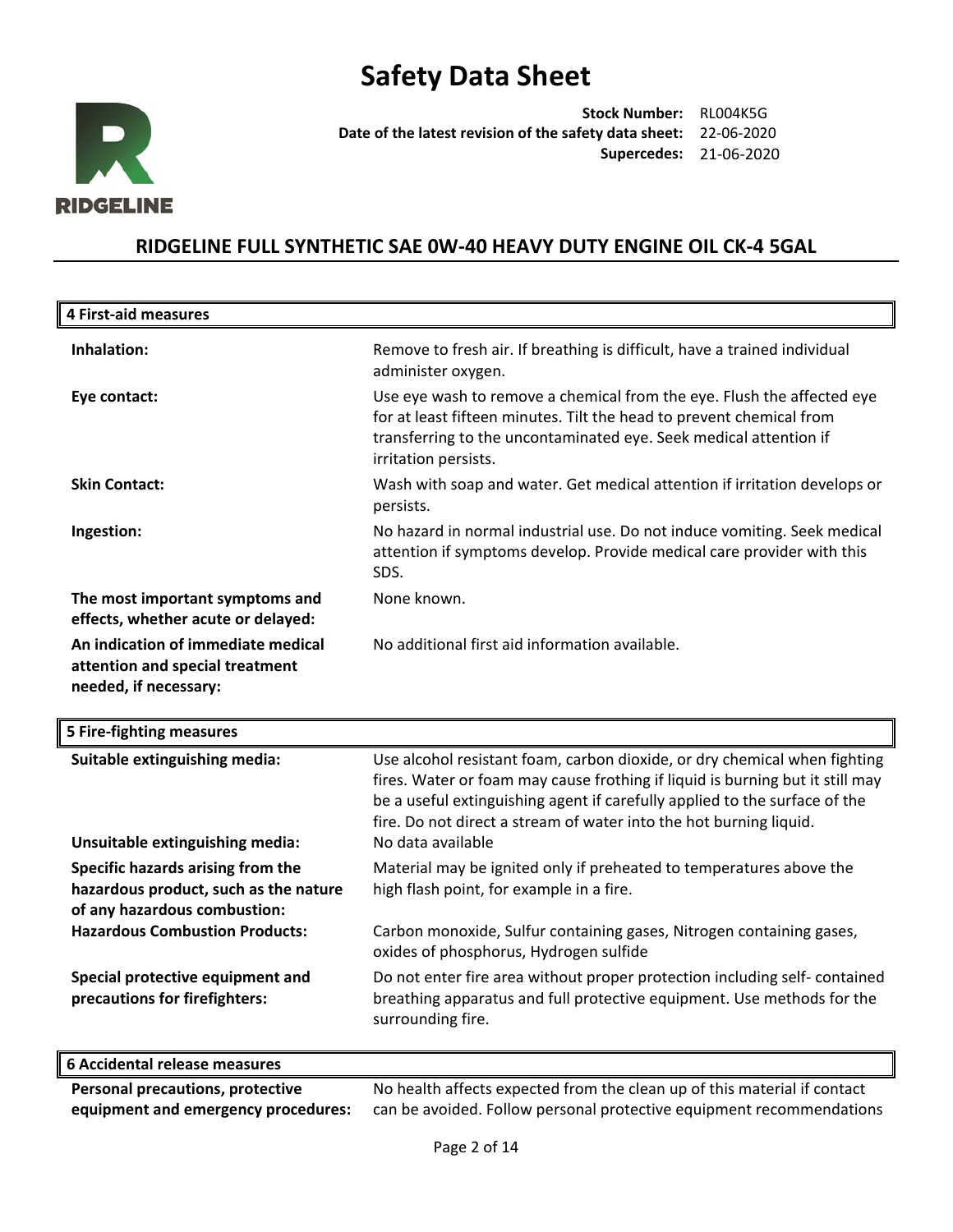

**Stock Number:** RL004K5G **Date of the latest revision of the safety data sheet:** 22-06-2020 **Supercedes:** 21-06-2020

## **RIDGELINE FULL SYNTHETIC SAE 0W-40 HEAVY DUTY ENGINE OIL CK-4 5GAL**

found in Section 8 of this SDS.

**Methods and materials for containment and cleaning up:**  Prevent the spread of any spill to minimize harm to human health and the environment if safe to do so. Wear complete and proper personal protective equipment following the recommendation of Section 8 at a minimum. Dike with suitable absorbent material like granulated clay. Dispose of according to Federal, State, Local, or Provincial regulations. Used fluid should be disposed of at a recycling center.

### **7 Handling and storage**

**Materials to Avoid/Chemical Incompatibility:** 

**Precautions for safe handling:** Mildly irritating material. Avoid unnecessary exposure. **Conditions for safe storage:** Store in a cool dry place. Isolate from incompatible materials. Strong oxidizing agents

### **8 Exposure controls/personal protection**

**Control parameters, including occupational exposure limit values or biological limit values and the source of those values:**

### **Canada – Alberta – Occupational Exposure Limits:**

| <b>Chemical Name</b>             | Occupational<br><b>Exposure Limits -</b><br><b>TWAs</b> | Occupational<br><b>Exposure Limits -</b><br><b>STELS</b> | Occupational<br><b>Exposure Limits -</b><br><b>Ceiling</b> |
|----------------------------------|---------------------------------------------------------|----------------------------------------------------------|------------------------------------------------------------|
| Petroleum distillates,           | 5 mg/m3 TWA                                             | 10 mg/m3 STEL                                            | No data available                                          |
| hydrotreated heavy paraffinic    |                                                         |                                                          |                                                            |
| Distillates, petroleum, solvent- | 5 mg/m3 TWA                                             | 10 mg/m3 STEL                                            | No data available                                          |
| dewaxed heavy paraffinic         |                                                         |                                                          |                                                            |

### **Canada – British Columbia– Occupational Exposure Limits:**

| <b>Chemical Name</b>                                         | Occupational<br><b>Exposure Limits -</b><br><b>TWAs</b>                            | Occupational<br><b>Exposure Limits -</b><br><b>STELS</b> | Occupational<br><b>Exposure Limits -</b><br><b>Ceiling</b> |
|--------------------------------------------------------------|------------------------------------------------------------------------------------|----------------------------------------------------------|------------------------------------------------------------|
| Petroleum distillates,<br>hydrotreated heavy paraffinic      | $0.2 \text{ mg/m}$ 3 TWA<br>(mildly refined); 1<br>mg/m3 TWA (severely<br>refined) | No data available                                        | No data available                                          |
| Distillates, petroleum, solvent-<br>dewaxed heavy paraffinic | No data available                                                                  | No data available                                        | No data available                                          |

#### **Canada – Manitoba – Occupational Exposure Limits:**

| <b>Chemical Name</b> | <b>Occupational</b>      | Occupational             | <b>Occupational</b>      |
|----------------------|--------------------------|--------------------------|--------------------------|
|                      | <b>Exposure Limits -</b> | <b>Exposure Limits -</b> | <b>Exposure Limits -</b> |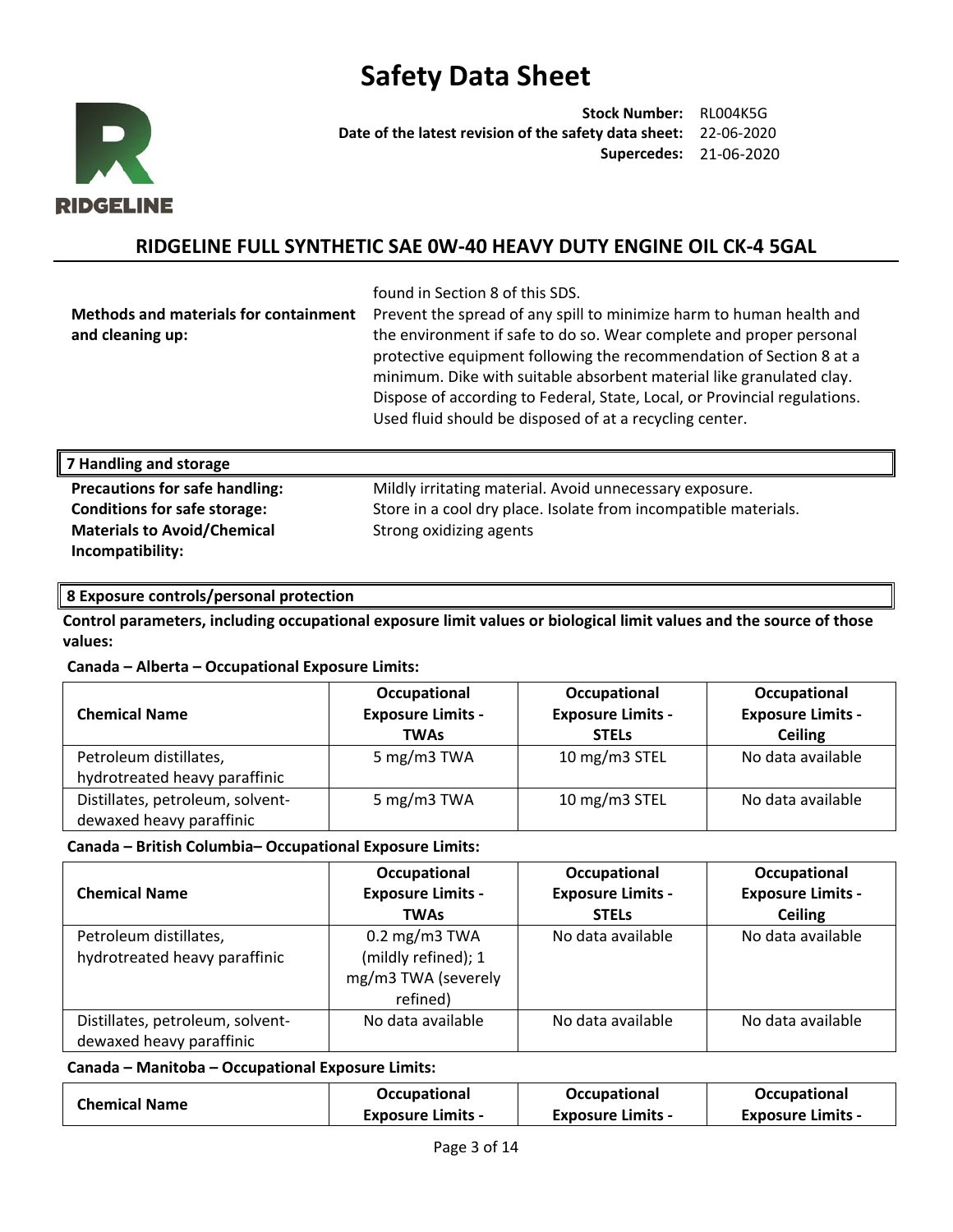

**Stock Number:** RL004K5G **Date of the latest revision of the safety data sheet:** 22-06-2020 **Supercedes:** 21-06-2020

## **RIDGELINE FULL SYNTHETIC SAE 0W-40 HEAVY DUTY ENGINE OIL CK-4 5GAL**

|                                  | TWAs        | <b>STELS</b>      | <b>Ceiling</b>    |
|----------------------------------|-------------|-------------------|-------------------|
| Petroleum distillates,           | 5 mg/m3 TWA | No data available | No data available |
| hydrotreated heavy paraffinic    |             |                   |                   |
| Distillates, petroleum, solvent- | 5 mg/m3 TWA | No data available | No data available |
| dewaxed heavy paraffinic         |             |                   |                   |

#### **Canada – New Brunswick – Occupational Exposure Limits:**

| <b>Chemical Name</b>                                         | Occupational<br><b>Exposure Limits -</b><br><b>TWAs</b> | Occupational<br><b>Exposure Limits -</b><br><b>STELS</b> | Occupational<br><b>Exposure Limits -</b><br><b>Ceiling</b> |
|--------------------------------------------------------------|---------------------------------------------------------|----------------------------------------------------------|------------------------------------------------------------|
| Petroleum distillates,<br>hydrotreated heavy paraffinic      | 5 mg/m3 TWA                                             | 10 mg/m3 STEL                                            | No data available                                          |
| Distillates, petroleum, solvent-<br>dewaxed heavy paraffinic | 5 mg/m3 TWA                                             | 10 mg/m3 STEL                                            | No data available                                          |

#### **Canada – Newfoundland & Labrador – Occupational Exposure Limits:**

| <b>Chemical Name</b>                                         | Occupational<br><b>Exposure Limits -</b><br><b>TWAs</b> | Occupational<br><b>Exposure Limits -</b><br><b>STELS</b> | Occupational<br><b>Exposure Limits -</b><br><b>Ceiling</b> |
|--------------------------------------------------------------|---------------------------------------------------------|----------------------------------------------------------|------------------------------------------------------------|
| Petroleum distillates,                                       | 5 mg/m3 TWA                                             | No data available                                        | No data available                                          |
| hydrotreated heavy paraffinic                                |                                                         |                                                          |                                                            |
| Distillates, petroleum, solvent-<br>dewaxed heavy paraffinic | 5 mg/m3 TWA                                             | No data available                                        | No data available                                          |

#### **Canada – Northwest Territories – Occupational Exposure Limits:**

| <b>Chemical Name</b>             | Occupational<br><b>Exposure Limits -</b><br><b>TWAs</b> | Occupational<br><b>Exposure Limits -</b><br><b>STELS</b> | Occupational<br><b>Exposure Limits -</b><br><b>Ceiling</b> |
|----------------------------------|---------------------------------------------------------|----------------------------------------------------------|------------------------------------------------------------|
| Petroleum distillates,           | 5 mg/m3 TWA                                             | 10 mg/m3 STEL                                            | No data available                                          |
| hydrotreated heavy paraffinic    |                                                         |                                                          |                                                            |
| Distillates, petroleum, solvent- | 5 mg/m3 TWA                                             | 10 mg/m3 STEL                                            | No data available                                          |
| dewaxed heavy paraffinic         |                                                         |                                                          |                                                            |

### **Canada – Nova Scotia – Occupational Exposure Limits:**

| <b>Chemical Name</b>             | Occupational<br><b>Exposure Limits -</b><br><b>TWAs</b> | Occupational<br><b>Exposure Limits -</b><br><b>STELS</b> | Occupational<br><b>Exposure Limits -</b><br><b>Ceiling</b> |
|----------------------------------|---------------------------------------------------------|----------------------------------------------------------|------------------------------------------------------------|
| Petroleum distillates,           | 5 mg/m3 TWA                                             | No data available                                        | No data available                                          |
| hydrotreated heavy paraffinic    |                                                         |                                                          |                                                            |
| Distillates, petroleum, solvent- | 5 mg/m3 TWA                                             | No data available                                        | No data available                                          |
| dewaxed heavy paraffinic         |                                                         |                                                          |                                                            |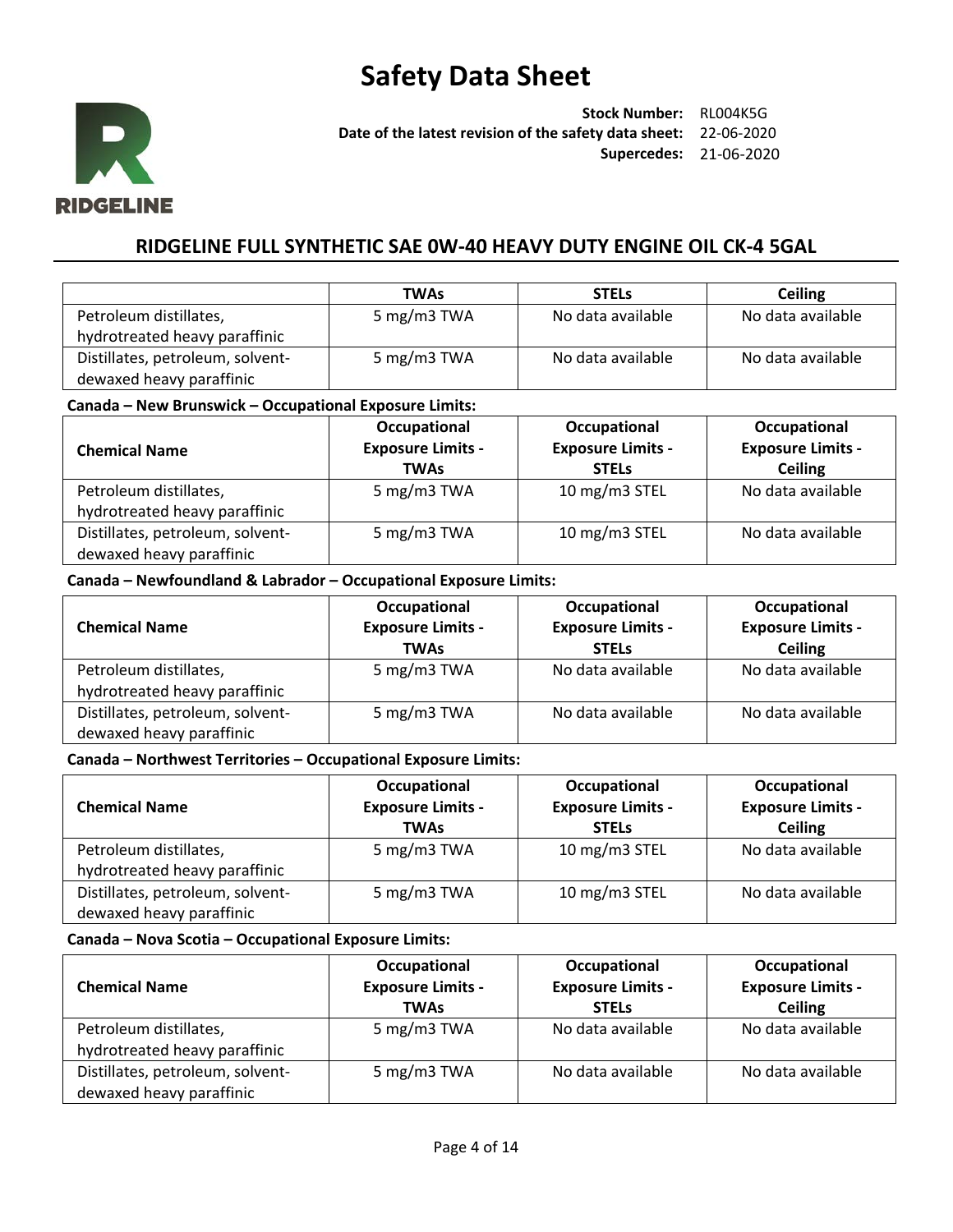

**Stock Number:** RL004K5G **Date of the latest revision of the safety data sheet:** 22-06-2020 **Supercedes:** 21-06-2020

## **RIDGELINE FULL SYNTHETIC SAE 0W-40 HEAVY DUTY ENGINE OIL CK-4 5GAL**

### **Canada – Nunavut – Occupational Exposure Limits:**

| <b>Chemical Name</b>             | Occupational<br><b>Exposure Limits -</b><br><b>TWAs</b> | Occupational<br><b>Exposure Limits -</b><br><b>STELS</b> | Occupational<br><b>Exposure Limits -</b><br><b>Ceiling</b> |
|----------------------------------|---------------------------------------------------------|----------------------------------------------------------|------------------------------------------------------------|
| Petroleum distillates,           | 5 mg/m3 TWA                                             | 10 mg/m3 STEL                                            | No data available                                          |
| hydrotreated heavy paraffinic    |                                                         |                                                          |                                                            |
| Distillates, petroleum, solvent- | 5 mg/m3 TWA                                             | 10 mg/m3 STEL                                            | No data available                                          |
| dewaxed heavy paraffinic         |                                                         |                                                          |                                                            |

#### **Canada – Ontario – Occupational Exposure Limits:**

| <b>Chemical Name</b>                                         | Occupational<br><b>Exposure Limits -</b><br><b>TWAs</b> | Occupational<br><b>Exposure Limits -</b><br><b>STELS</b> | Occupational<br><b>Exposure Limits -</b><br><b>Ceiling</b> |
|--------------------------------------------------------------|---------------------------------------------------------|----------------------------------------------------------|------------------------------------------------------------|
| Petroleum distillates,<br>hydrotreated heavy paraffinic      | 5 mg/m3 TWA                                             | No data available                                        | No data available                                          |
| Distillates, petroleum, solvent-<br>dewaxed heavy paraffinic | 5 mg/m3 TWA                                             | No data available                                        | No data available                                          |

#### **Canada – Prince Edward Island – Occupational Exposure Limits:**

| <b>Chemical Name</b>                                         | Occupational<br><b>Exposure Limits -</b><br><b>TWAs</b> | Occupational<br><b>Exposure Limits -</b><br><b>STELS</b> | Occupational<br><b>Exposure Limits -</b><br><b>Ceiling</b> |
|--------------------------------------------------------------|---------------------------------------------------------|----------------------------------------------------------|------------------------------------------------------------|
| Petroleum distillates,<br>hydrotreated heavy paraffinic      | 5 mg/m3 TWA                                             | No data available                                        | No data available                                          |
| Distillates, petroleum, solvent-<br>dewaxed heavy paraffinic | 5 mg/m3 TWA                                             | No data available                                        | No data available                                          |

### **Canada – Quebec – Occupational Exposure Limits:**

| <b>Chemical Name</b>                                         | Occupational<br><b>Exposure Limits -</b><br><b>TWAEVS</b> | Occupational<br><b>Exposure Limits -</b><br><b>STEVs</b> | Occupational<br><b>Exposure Limits -</b><br><b>Ceiling</b> |
|--------------------------------------------------------------|-----------------------------------------------------------|----------------------------------------------------------|------------------------------------------------------------|
| Petroleum distillates,<br>hydrotreated heavy paraffinic      | No data available                                         | No data available                                        | No data available                                          |
| Distillates, petroleum, solvent-<br>dewaxed heavy paraffinic | No data available                                         | No data available                                        | No data available                                          |

### **Canada – Saskatchewan – Occupational Exposure Limits:**

| <b>Chemical Name</b>   | Occupational             | Occupational             | Occupational             |
|------------------------|--------------------------|--------------------------|--------------------------|
|                        | <b>Exposure Limits -</b> | <b>Exposure Limits -</b> | <b>Exposure Limits -</b> |
|                        | TWAs                     | <b>STELS</b>             | <b>Ceiling</b>           |
| Petroleum distillates, | 5 mg/m3 TWA              | 10 mg/m3 STEL            | No data available        |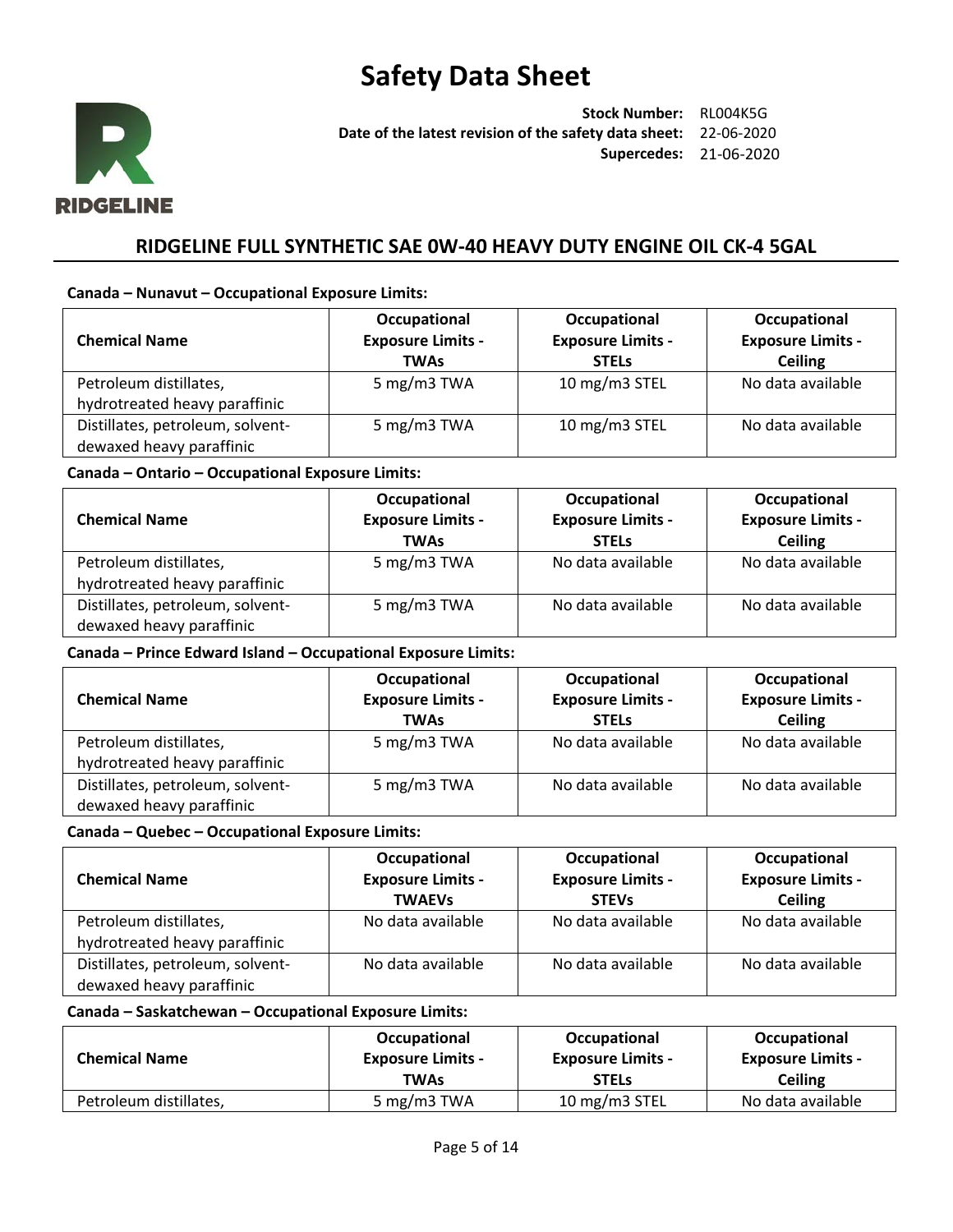

**Stock Number:** RL004K5G **Date of the latest revision of the safety data sheet:** 22-06-2020 **Supercedes:** 21-06-2020

## **RIDGELINE FULL SYNTHETIC SAE 0W-40 HEAVY DUTY ENGINE OIL CK-4 5GAL**

| hydrotreated heavy paraffinic    |                |               |                   |
|----------------------------------|----------------|---------------|-------------------|
| Distillates, petroleum, solvent- | 5 mg/m $3$ TWA | 10 mg/m3 STEL | No data available |
| dewaxed heavy paraffinic         |                |               |                   |

### **Canada - Yukon – Occupational Exposure Limits:**

| <b>Chemical Name</b>                                         | Occupational<br><b>Exposure Limits -</b><br><b>TWAs</b> | Occupational<br><b>Exposure Limits -</b><br><b>STELS</b> | Occupational<br><b>Exposure Limits -</b><br><b>Ceiling</b> |
|--------------------------------------------------------------|---------------------------------------------------------|----------------------------------------------------------|------------------------------------------------------------|
| Petroleum distillates,<br>hydrotreated heavy paraffinic      | 5 mg/m3 TWA                                             | 10 mg/m3 STEL                                            | No data available                                          |
| Distillates, petroleum, solvent-<br>dewaxed heavy paraffinic | 5 mg/m3 TWA                                             | 10 mg/m3 STEL                                            | No data available                                          |

| <b>Chemical Name</b>                | <b>OSHA PEL</b> | <b>ACGIH TLV-TWA</b> | <b>ACGIH STEL</b> | <b>IDLH</b>       |
|-------------------------------------|-----------------|----------------------|-------------------|-------------------|
| Petroleum distillates, hydrotreated | 5 mg/m3 TWA     | 5 mg/m3 TWA          | 10 mg/m3 STEL     | No data available |
| heavy paraffinic                    |                 |                      |                   |                   |
| Distillates, petroleum, solvent-    | 5 mg/m3 TWA     | 5 mg/m3 TWA          | 10 mg/m3 STEL     | No data available |
| dewaxed heavy paraffinic            |                 |                      |                   |                   |

**Appropriate engineering controls:** Use local exhaust ventilation or other engineering controls to minimize exposures and maintain operator comfort.

### **Individual protection measures, such as personal protective equipment:**

| <b>Respiratory Protection:</b>     | Respiratory protection may be required to avoid overexposure when<br>handling this product. General or local exhaust ventilation is the<br>preferred means of protection. Use a respirator if general room<br>ventilation is not available or sufficient to eliminate symptoms. |
|------------------------------------|---------------------------------------------------------------------------------------------------------------------------------------------------------------------------------------------------------------------------------------------------------------------------------|
| <b>Respirator Type(s):</b>         | None required where adequate ventilation is provided. If airborne<br>concentrations are above the applicable exposure limits, use<br>NIOSH/MSHA approved respiratory protection.                                                                                                |
| Eye and face protection:           | Wear safety glasses when handling this product if there is a likelihood of<br>contact with eyes.                                                                                                                                                                                |
| <b>Skin Protection:</b>            | Where use can result in skin contact, practice good personal hygiene and<br>wear impervious gloves. Wash hands and other exposed areas with mild<br>soap and water before eating, drinking, and when leaving work.                                                              |
| Hand protection:                   | Neoprene, Nitrile                                                                                                                                                                                                                                                               |
| <b>General hygiene conditions:</b> | No data available                                                                                                                                                                                                                                                               |

| 9 Physical and chemical properties |        |
|------------------------------------|--------|
| <b>Physical state:</b>             | Liquid |
| Colour:                            | Amber  |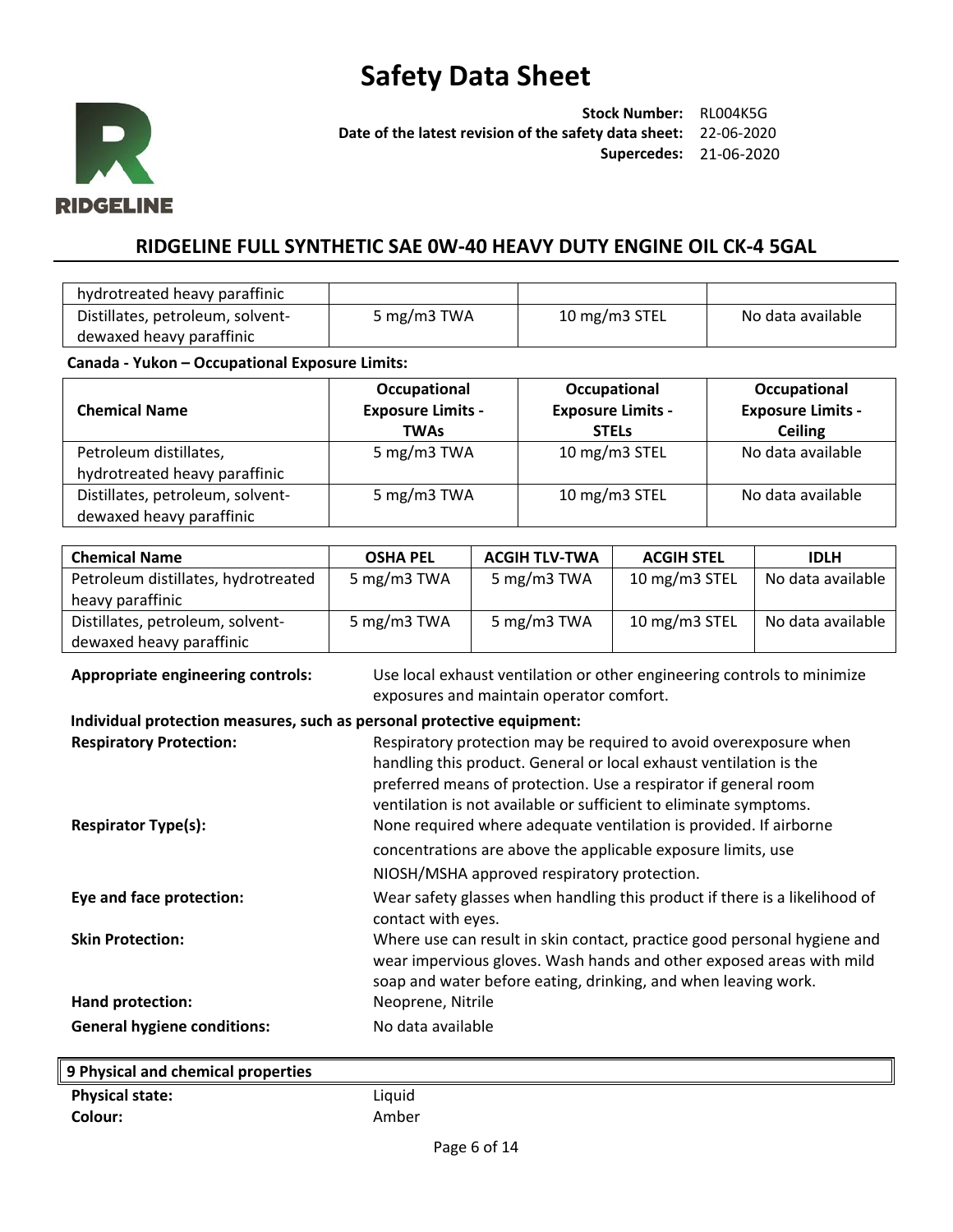

**Stock Number:** RL004K5G **Date of the latest revision of the safety data sheet:** 22-06-2020 **Supercedes:** 21-06-2020

## **RIDGELINE FULL SYNTHETIC SAE 0W-40 HEAVY DUTY ENGINE OIL CK-4 5GAL**

| Odour:                                     | Mild                                                                    |
|--------------------------------------------|-------------------------------------------------------------------------|
|                                            | Petroleum                                                               |
| <b>Odour threshold:</b>                    | Not determined                                                          |
| pH:                                        | No data available                                                       |
| Melting point (°C):                        | No data available                                                       |
| Freezing point (°C):                       | No data available                                                       |
| Initial boiling point and boiling range    | No data available                                                       |
| $(^{\circ}C):$                             |                                                                         |
| Flash point (°C):                          | 225                                                                     |
| <b>Evaporation rate:</b>                   | No data available                                                       |
| Flammability, in the case of solids and    | No data available                                                       |
| gases:                                     |                                                                         |
| Upper flammable or explosive limit, %      | Not established                                                         |
| in air:                                    |                                                                         |
| Lower flammable or explosive limit, %      | Not established                                                         |
| in air:                                    |                                                                         |
| Vapour pressure:                           | No data available                                                       |
| Vapour density:                            | No data available                                                       |
| <b>Relative density:</b>                   | 0.85                                                                    |
| Solubility:                                | Not determined                                                          |
| Partition coefficient - n-                 | No data available                                                       |
| octanol/water:                             |                                                                         |
| Auto-ignition temperature (°C):            | No data available                                                       |
| Decomposition temperature (°C):            | Not determined                                                          |
| Viscosity:                                 | 82.93                                                                   |
| 10 Stability and reactivity                |                                                                         |
| <b>Reactivity:</b>                         | There are no known reactivity hazards associated with this product.     |
| <b>Chemical stability:</b>                 | Stable under normal conditions.                                         |
| <b>Possibility of hazardous reactions:</b> | None expected under standard conditions of storage.                     |
| Conditions to avoid, including static      | Temperatures above the high flash point of this combustible material in |
| discharge, shock or vibration:             | combination with sparks, open flames, or other sources of ignition.     |
|                                            | Moisture (will lead to product performance degradation).                |

**Incompatible materials: Strong oxidizing agents Hazardous decomposition products:** Carbon monoxide Sulfur containing gases Nitrogen containing gases

**Information on the likely routes of Eye contact, Ingestion, Inhalation, Skin contact** 

oxides of phosphorus Hydrogen sulfide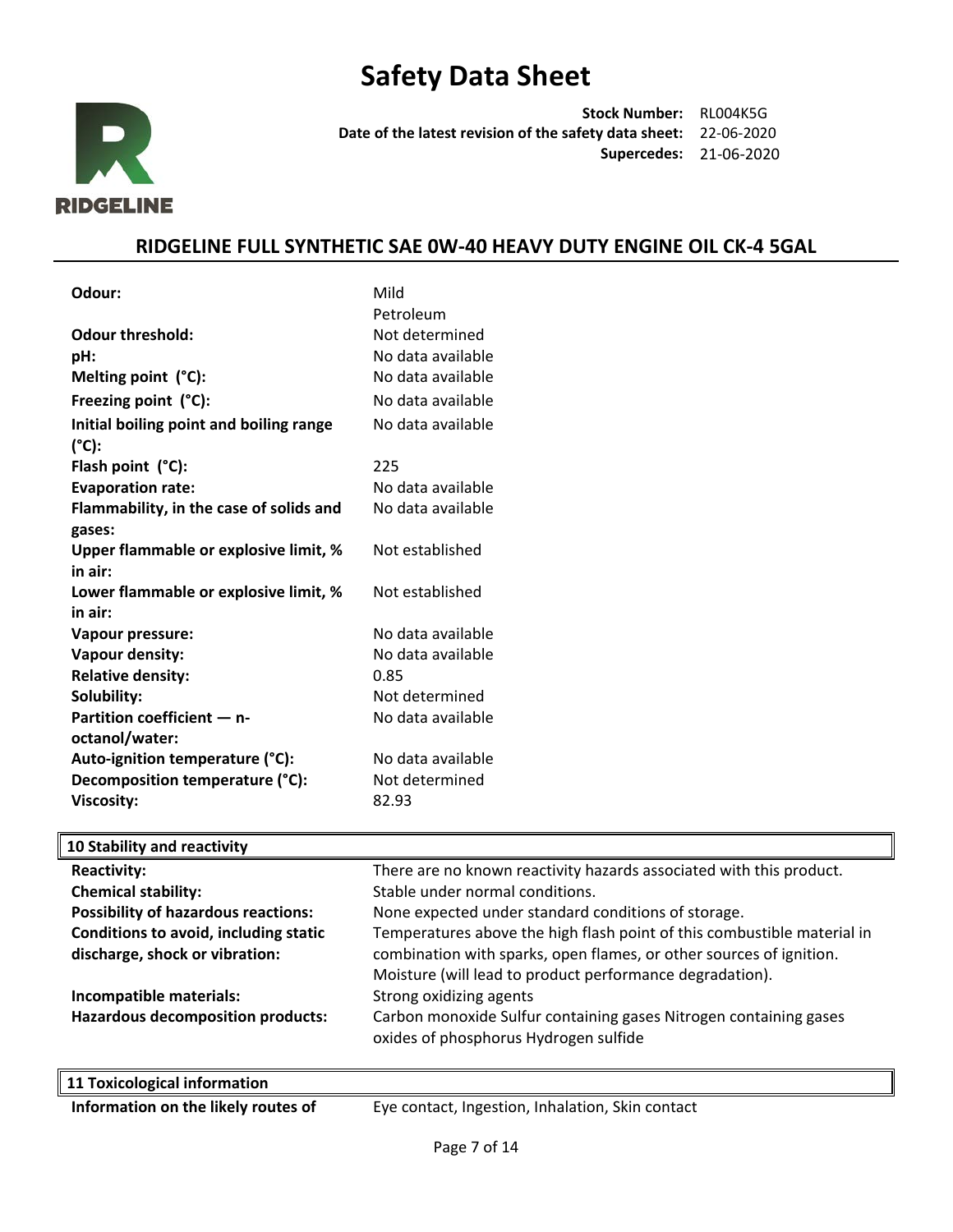

**Stock Number:** RL004K5G **Date of the latest revision of the safety data sheet:** 22-06-2020 **Supercedes:** 21-06-2020

## **RIDGELINE FULL SYNTHETIC SAE 0W-40 HEAVY DUTY ENGINE OIL CK-4 5GAL**

| exposure (inhalation, ingestion, skin<br>and eye contact):<br>Symptoms related to the physical,<br>chemical and toxicological<br>characteristics: | None known.                                                                                                                                                                    |
|---------------------------------------------------------------------------------------------------------------------------------------------------|--------------------------------------------------------------------------------------------------------------------------------------------------------------------------------|
| Immediate effects from short term exposure:                                                                                                       |                                                                                                                                                                                |
| Inhalation:                                                                                                                                       | Likely to be practically non-toxic based on animal data. No hazard in<br>normal industrial use.                                                                                |
| <b>Skin Contact:</b>                                                                                                                              | This material is likely to be slightly irritating to skin based on animal data.<br>Can cause minor skin irritation, defatting, and dermatitis.                                 |
| <b>Eye Contact:</b>                                                                                                                               | This material is likely to be non-irritating to eyes based on animal data.                                                                                                     |
| Ingestion:                                                                                                                                        | Estimated to be $> 5.0$ g/kg. No hazard in normal industrial use.                                                                                                              |
| Delayed and chronic effects from long term exposure:                                                                                              |                                                                                                                                                                                |
| Carcinogenicity:                                                                                                                                  | Not expected to cause cancer. This product meets the IP-346 criteria of<br><3% PAH's and is not considered a carcinogen by the International<br>Agency for Research on Cancer. |
| <b>Reproductive and Developmental</b><br><b>Toxicity:</b>                                                                                         | Not known or reported to cause reproductive or developmental toxicity.                                                                                                         |
| <b>Mutagenicity:</b>                                                                                                                              | No data available to indicate product or any components present at<br>greater than 0.1% is mutagenic or genotoxic.                                                             |
| <b>Skin Contact:</b>                                                                                                                              | Upon prolonged or repeated contact, can cause minor skin irritation,<br>defatting, and dermatitis.                                                                             |
| <b>Skin Absorption:</b>                                                                                                                           | Upon prolonged or repeated exposure, no hazard in normal industrial<br>use.                                                                                                    |
| <b>STOT-single exposure:</b>                                                                                                                      | Based on available data, the classification criteria are not met.                                                                                                              |
| <b>STOT-repeated exposure:</b>                                                                                                                    | Based on available data, the classification criteria are not met.                                                                                                              |
| <b>Aspiration hazard:</b>                                                                                                                         | Based on available data, the classification criteria are not met.                                                                                                              |

**Numerical measures of toxicity, including ATEs** Based on available data, the classification criteria are not met.

| 12 Ecological information                       |                                                                       |
|-------------------------------------------------|-----------------------------------------------------------------------|
| <b>Ecotoxicity (aquatic and terrestrial, if</b> | Slight ecological hazard. In high concentrations, this product may be |
| available):                                     | dangerous to plants and/or wildlife.                                  |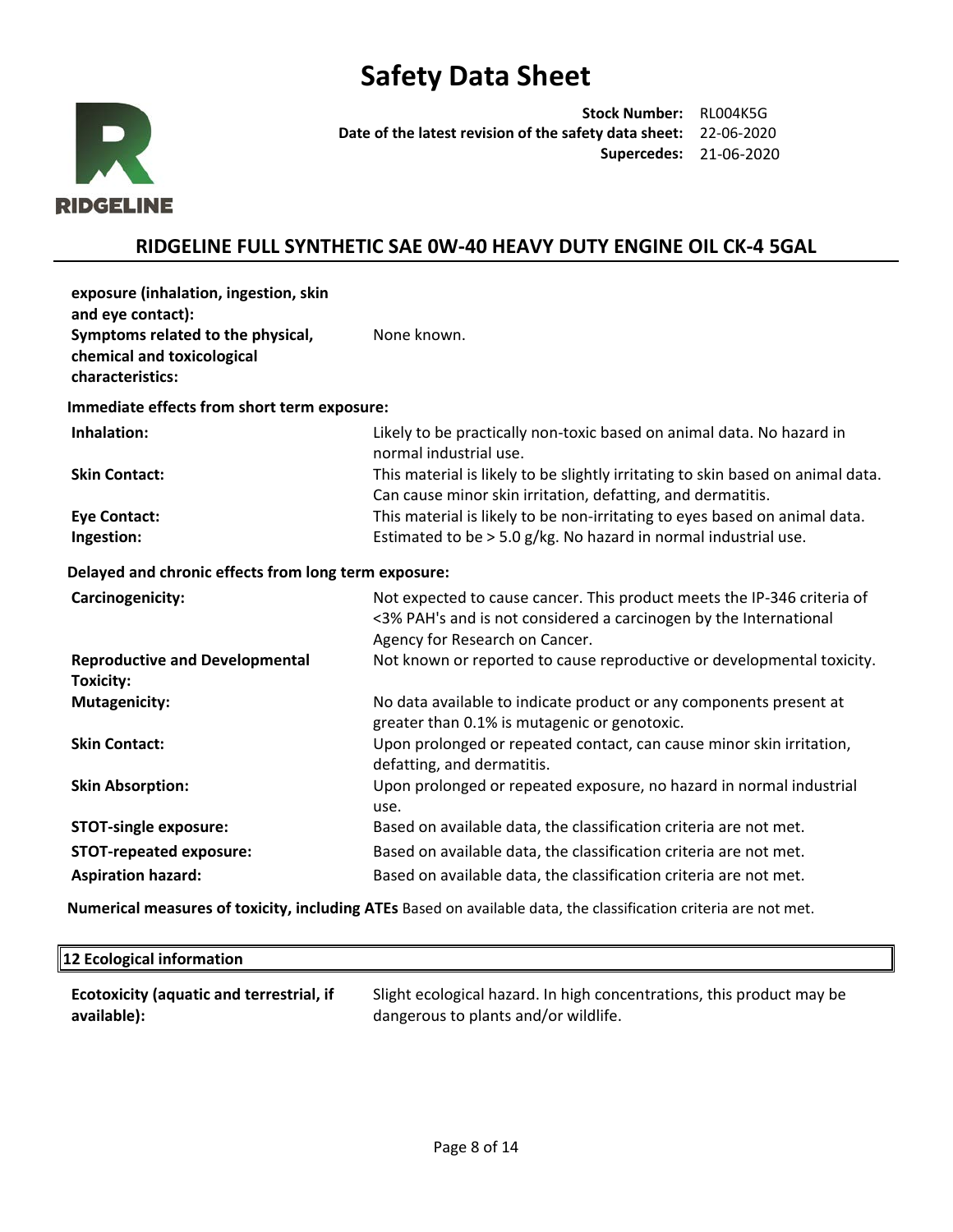

**Stock Number:** RL004K5G **Date of the latest revision of the safety data sheet:** 22-06-2020 **Supercedes:** 21-06-2020

## **RIDGELINE FULL SYNTHETIC SAE 0W-40 HEAVY DUTY ENGINE OIL CK-4 5GAL**

#### **Ecological Toxicity Data:**

| <b>CAS registry</b> | <b>Aquatic EC50</b> | <b>Aquatic ERC50</b> | <b>Aquatic LC50 Fish</b> |
|---------------------|---------------------|----------------------|--------------------------|
| number and any      | Crustacea           | Algae                |                          |
| unique identifiers  |                     |                      |                          |
| 64742-65-0          | EC50 (48h) Daphnia  | No data available    | LC50 (96h)               |
|                     | magna > $1000$ mg/L |                      | Rainbow Trout >          |
|                     |                     |                      | 5000 mg/L                |
| 64742-54-7          | EC50 (48h) Daphnia  | No data available    | LC50 (96h)               |
|                     | magna > $1000$ mg/L |                      | Rainbow Trout >          |
|                     |                     |                      | 5000 mg/L                |
|                     |                     |                      |                          |

| Persistence and degradability:    | Biodegrades slowly.                                                                                           |
|-----------------------------------|---------------------------------------------------------------------------------------------------------------|
| <b>Bioaccumulative potential:</b> | Bioconcentration may occur.                                                                                   |
| Mobility in soil:                 | This material is expected to have essentially no mobility in soil. It absorbs<br>strongly to most soil types. |
| Other adverse effects:            | None known.                                                                                                   |

### **13 Disposal considerations**

**Information on safe handling for disposal and methods of disposal, including any contaminated packaging:** Spent or discarded material is non-hazardous according to environmental regulations.

### **14 Transport information**

| <b>Transportation of Dangerous Goods by land (TDG):</b>      |                                  |
|--------------------------------------------------------------|----------------------------------|
| UN number:                                                   | Not regulated for road transport |
| <b>UN Proper shipping name:</b>                              | Not applicable                   |
| Transport hazard class(es):                                  | Not applicable                   |
| Packing group:                                               | Not applicable                   |
| International carriage of dangerous goods by sea (IMDG/IMO): |                                  |
| <b>UN</b> number:                                            | Not regulated by IMDG            |
| <b>UN Proper shipping name:</b>                              | Not applicable                   |
| Transport hazard class(es):                                  | Not applicable                   |
| Packing group:                                               | Not applicable                   |
| International carriage of dangerous goods by air (IATA):     |                                  |
| UN number:                                                   | Not regulated by IATA            |
| <b>UN Proper shipping name:</b>                              | Not applicable                   |
| Transport hazard class(es):                                  | Not applicable                   |
| Packing group:                                               | Not applicable                   |
|                                                              |                                  |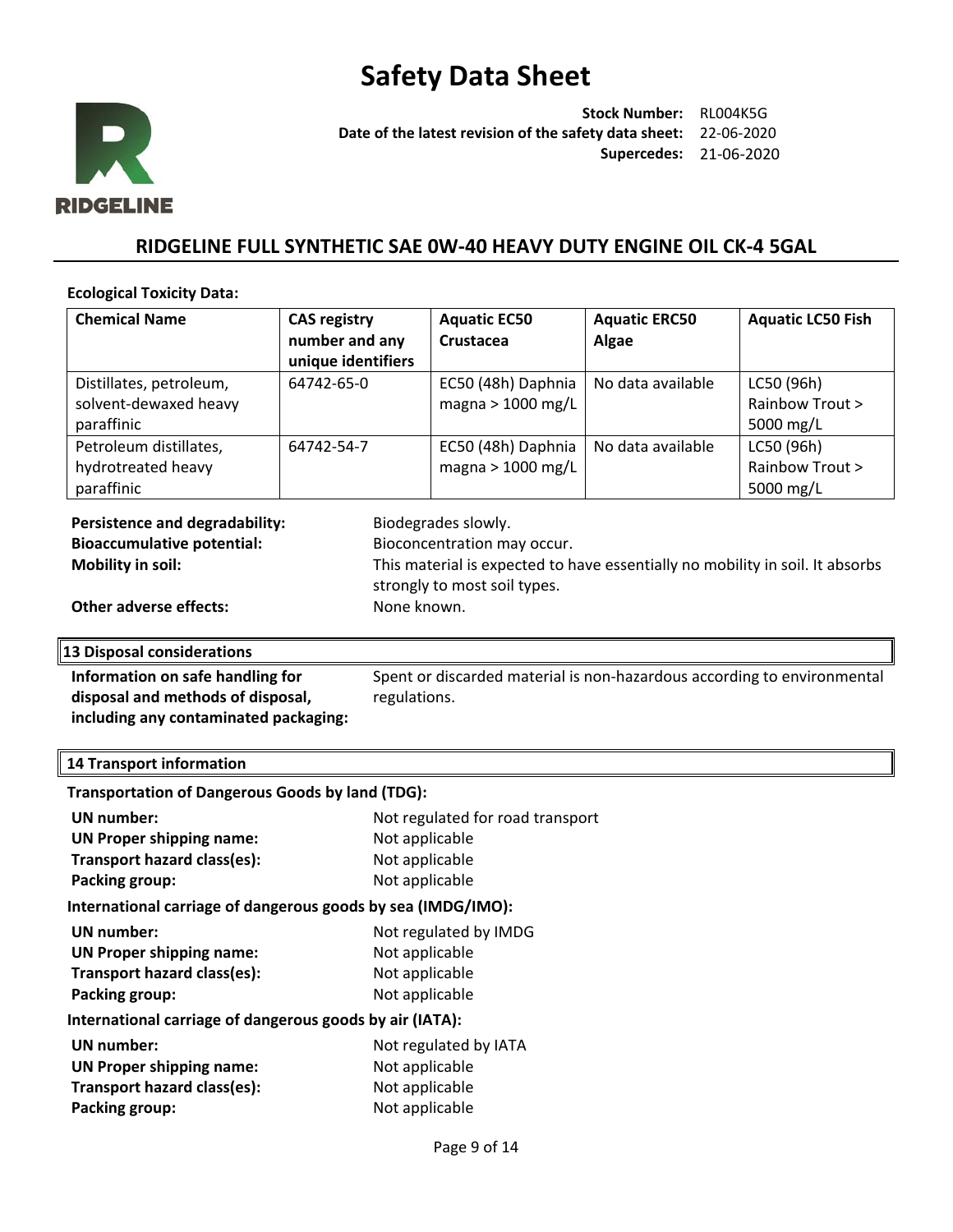

**Stock Number:** RL004K5G **Date of the latest revision of the safety data sheet:** 22-06-2020 **Supercedes:** 21-06-2020

## **RIDGELINE FULL SYNTHETIC SAE 0W-40 HEAVY DUTY ENGINE OIL CK-4 5GAL**

| <b>Environmental hazards according to the</b><br><b>International Maritime Dangerous</b><br><b>Goods Code and the United Nations</b>                                                                                                                                                                                                                | Nο                |
|-----------------------------------------------------------------------------------------------------------------------------------------------------------------------------------------------------------------------------------------------------------------------------------------------------------------------------------------------------|-------------------|
| <b>Model Regulations:</b>                                                                                                                                                                                                                                                                                                                           |                   |
| <b>Transport in bulk (according to Annex II</b><br>of the International Convention for the<br><b>Prevention of Pollution From Ships,</b><br>1973, as modified by the Protocol of<br>1978 (MARPOL 73/78) and the<br>International Code for the Construction<br>and Equipment of Ships carrying<br><b>Dangerous Chemicals in Bulk (IBC</b><br>Code)): | No data available |
| Special precautions in connection with<br>transport or conveyance either within<br>or outside the premises:                                                                                                                                                                                                                                         | No data available |

### **15 Regulatory information**

**Safety, health and environmental regulations, made within or outside Canada, specific to the product in question: Canada - Domestic Substances List (DSL):**

| <b>Chemical Name</b>                                        | <b>CAS No</b> | <b>Canada - Domestic Substances List</b><br>(DSL) |  |
|-------------------------------------------------------------|---------------|---------------------------------------------------|--|
| Petroleum distillates, hydrotreated<br>heavy paraffinic     | 64742-54-7    | Yes                                               |  |
| Distillates, petroleum, solvent-dewaxed<br>heavy paraffinic | 64742-65-0    | Yes                                               |  |

**Canada - Non-Domestic Substances List (NDSL):**

| <b>Chemical Name</b>                                        | <b>CAS No</b> | <b>Canada - Non-Domestic Substances</b><br>List (NDSL) |  |
|-------------------------------------------------------------|---------------|--------------------------------------------------------|--|
| Petroleum distillates, hydrotreated<br>heavy paraffinic     | 64742-54-7    | No                                                     |  |
| Distillates, petroleum, solvent-dewaxed<br>heavy paraffinic | 64742-65-0    | No                                                     |  |

**Canada - Controlled Drugs and Substances:**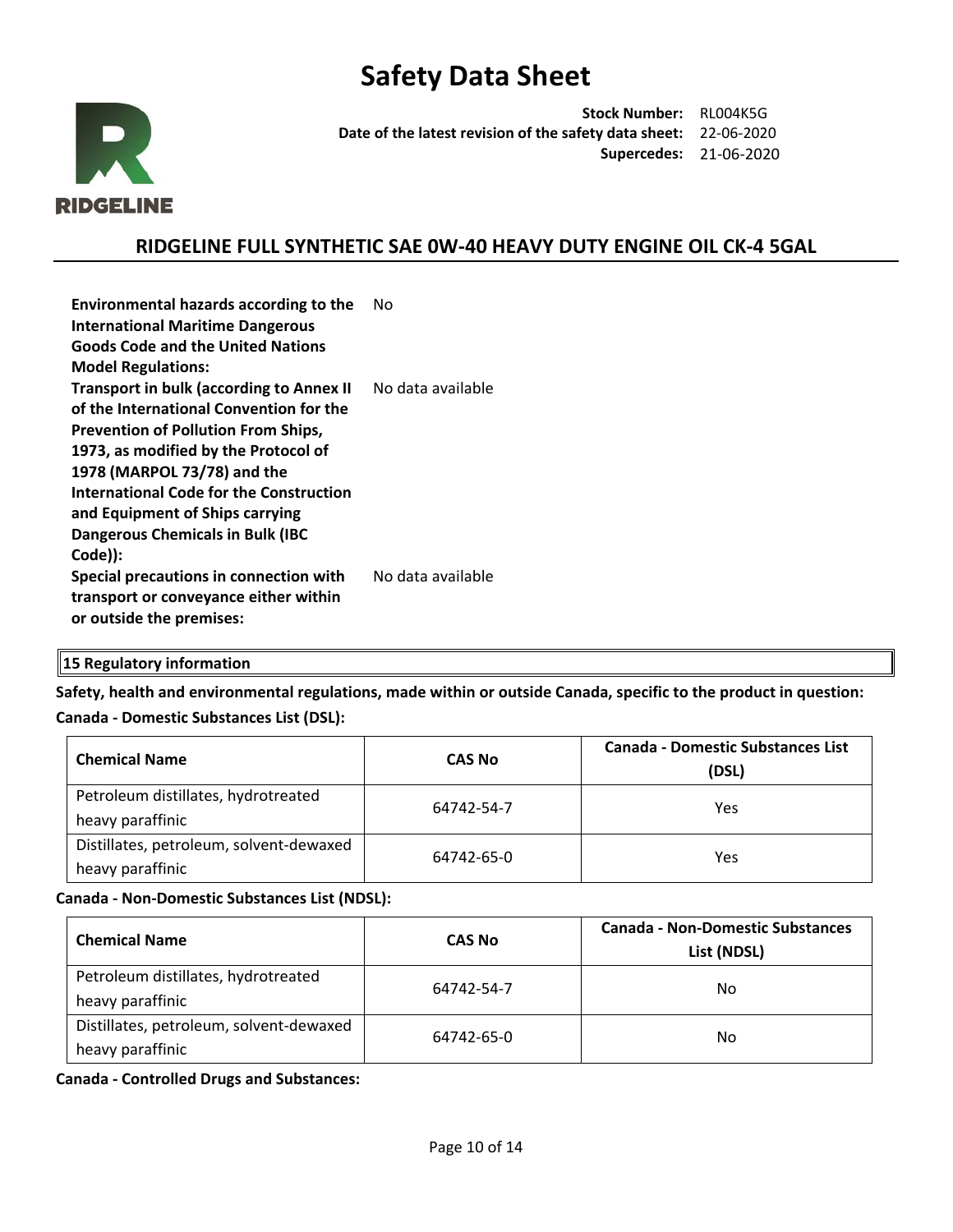

**Stock Number:** RL004K5G **Date of the latest revision of the safety data sheet:** 22-06-2020 **Supercedes:** 21-06-2020

## **RIDGELINE FULL SYNTHETIC SAE 0W-40 HEAVY DUTY ENGINE OIL CK-4 5GAL**

| <b>Chemical Name</b>    | <b>CAS No</b> | <b>Schedule</b> | <b>Schedule</b> | Schedule | Schedule | <b>Schedule</b> | <b>Schedule</b> | Schedule |
|-------------------------|---------------|-----------------|-----------------|----------|----------|-----------------|-----------------|----------|
|                         |               |                 | Ш               | Ш        | IV       | v               | VII             | VIII     |
| Petroleum distillates,  |               |                 |                 |          |          |                 |                 |          |
| hydrotreated heavy      | 64742-54-7    | No.             | No              | No       | No       | No.             | No.             | No       |
| paraffinic              |               |                 |                 |          |          |                 |                 |          |
| Distillates, petroleum, |               |                 |                 |          |          |                 |                 |          |
| solvent-dewaxed heavy   | 64742-65-0    | No.             | No.             | No       | No.      | No.             | No              | No       |
| paraffinic              |               |                 |                 |          |          |                 |                 |          |

| <b>Chemical Name</b>                                           | <b>CAS No</b> | <b>Class A</b><br><b>Precursors</b> | <b>Class B</b><br><b>Precursors</b> | Exempt<br><b>Precursors</b> | Class 1<br><b>Targeted</b><br><b>Substances</b> | Class 2<br><b>Targeted</b><br><b>Substances</b> |
|----------------------------------------------------------------|---------------|-------------------------------------|-------------------------------------|-----------------------------|-------------------------------------------------|-------------------------------------------------|
| Petroleum distillates,<br>hydrotreated heavy<br>paraffinic     | 64742-54-7    | No.                                 | No.                                 | No.                         | No                                              | No                                              |
| Distillates, petroleum,<br>solvent-dewaxed heavy<br>paraffinic | 64742-65-0    | No.                                 | No.                                 | No.                         | No                                              | No                                              |

**Canada - CEPA - Schedule III Export Control List:**

| <b>Chemical Name</b>                                           | <b>CAS No</b> | Part 1<br>Prohibited<br><b>Substances</b> | Part 2<br><b>Substances</b><br>Subject to<br><b>Notification or</b><br>Consent | Part 3<br><b>Restricted</b><br><b>Substances</b> | <b>Export Control</b><br><b>List</b> |
|----------------------------------------------------------------|---------------|-------------------------------------------|--------------------------------------------------------------------------------|--------------------------------------------------|--------------------------------------|
| Petroleum distillates,<br>hydrotreated heavy<br>paraffinic     | 64742-54-7    | No.                                       | No                                                                             | No.                                              | No                                   |
| Distillates, petroleum,<br>solvent-dewaxed heavy<br>paraffinic | 64742-65-0    | No                                        | No                                                                             | No.                                              | No.                                  |

**Canada CEPA - 2015 Greenhouse Gases (GHG) Subject to Mandatory Reporting:**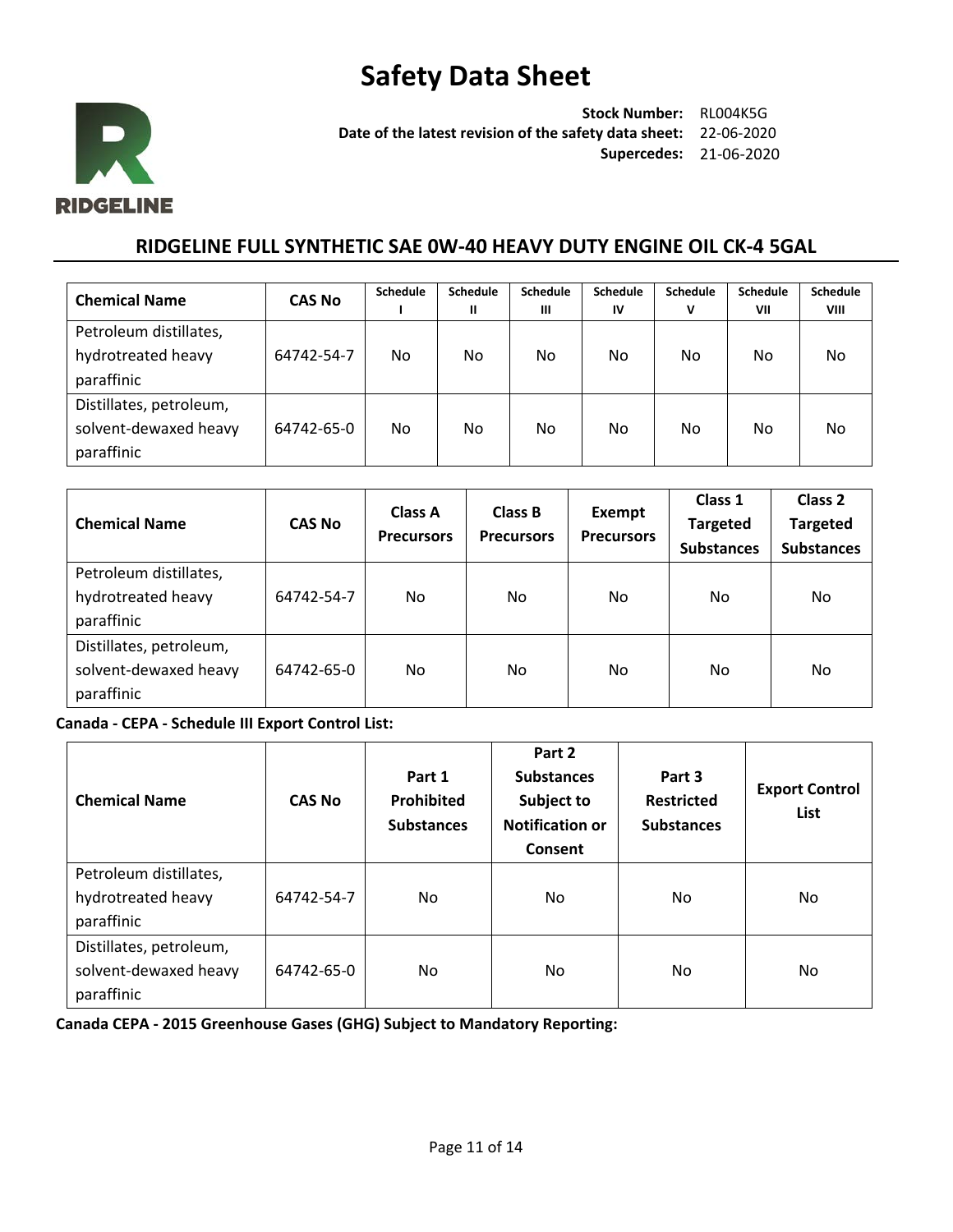

**Stock Number:** RL004K5G **Date of the latest revision of the safety data sheet:** 22-06-2020 **Supercedes:** 21-06-2020

## **RIDGELINE FULL SYNTHETIC SAE 0W-40 HEAVY DUTY ENGINE OIL CK-4 5GAL**

| <b>Chemical Name</b>                | <b>CAS No</b> | Canada CEPA - 2015 Greenhouse<br><b>Gases (GHG) Subject to Mandatory</b><br>Reporting |
|-------------------------------------|---------------|---------------------------------------------------------------------------------------|
| Petroleum distillates, hydrotreated | 64742-54-7    | No                                                                                    |
| heavy paraffinic                    |               |                                                                                       |
| Distillates, petroleum, solvent-    | 64742-65-0    | No                                                                                    |
| dewaxed heavy paraffinic            |               |                                                                                       |

### **Canada - Narcotic Control Regulations (C.R.C., c. 1041):**

| <b>Chemical Name</b>                                         | <b>CAS No</b> | <b>Canada - Narcotic Control Regulations</b><br>(C.R.C., c. 1041) |
|--------------------------------------------------------------|---------------|-------------------------------------------------------------------|
| Petroleum distillates, hydrotreated<br>heavy paraffinic      | 64742-54-7    | No.                                                               |
| Distillates, petroleum, solvent-<br>dewaxed heavy paraffinic | 64742-65-0    | No                                                                |

### **Canada - Ontario - Toxics Reduction - List of Priority Toxics:**

| <b>Chemical Name</b>                                         | <b>CAS No</b> | <b>Canada - Ontario - Toxics Reduction -</b><br><b>List of Priority Toxics</b> |
|--------------------------------------------------------------|---------------|--------------------------------------------------------------------------------|
| Petroleum distillates, hydrotreated<br>heavy paraffinic      | 64742-54-7    | No                                                                             |
| Distillates, petroleum, solvent-<br>dewaxed heavy paraffinic | 64742-65-0    | No                                                                             |

#### **Stockholm Convention on Persistent Organic Pollutants:**

| <b>Chemical Name</b>                                         | <b>CAS No</b> | <b>Stockholm Convention on Persistent</b><br><b>Organic Pollutants</b> |
|--------------------------------------------------------------|---------------|------------------------------------------------------------------------|
| Petroleum distillates, hydrotreated<br>heavy paraffinic      | 64742-54-7    | No                                                                     |
| Distillates, petroleum, solvent-<br>dewaxed heavy paraffinic | 64742-65-0    | No                                                                     |

### **Rotterdam Convention on the Prior Informed Consent Procedure for Certain Hazardous Chemicals and Pesticides in International Trade:**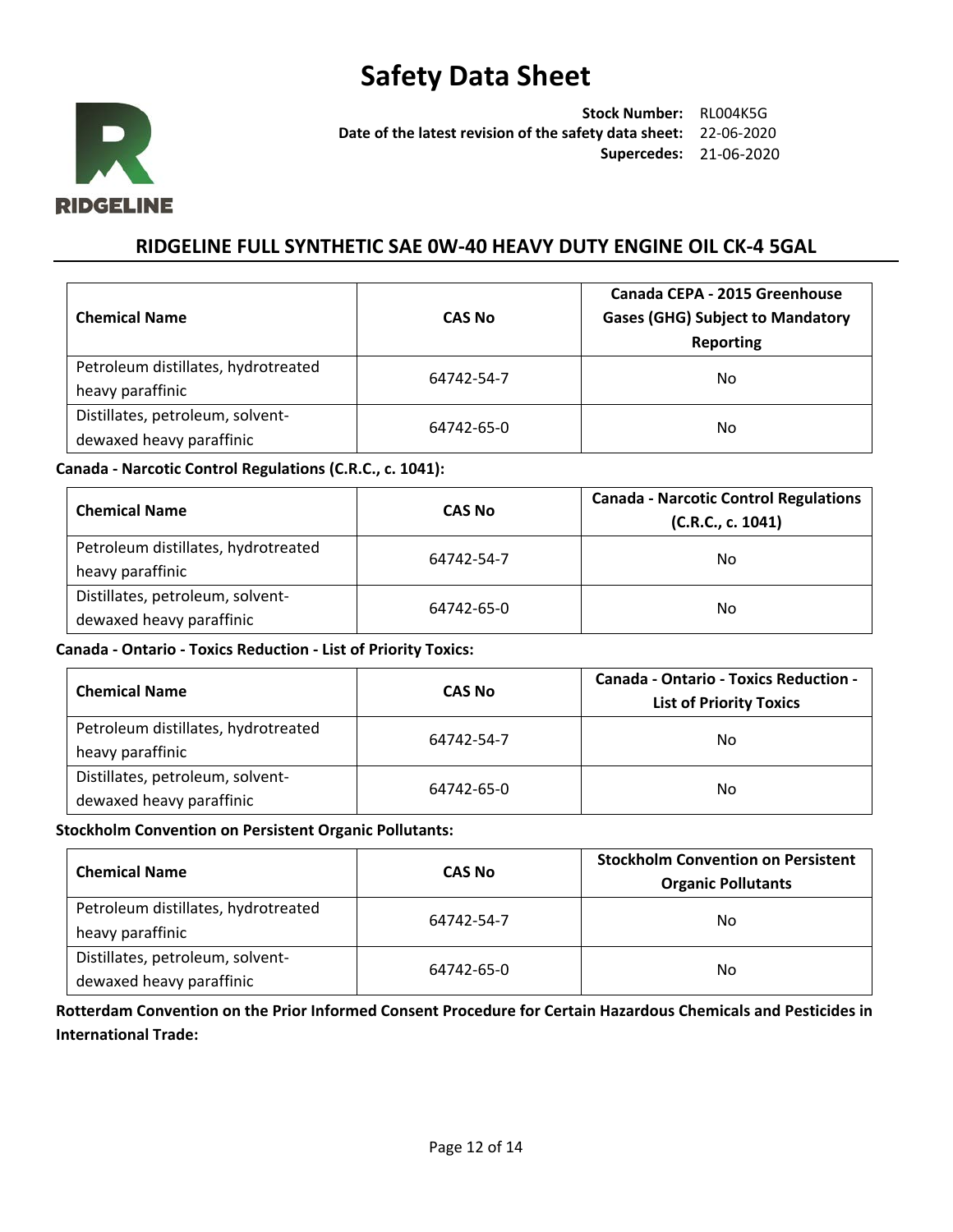

**Stock Number:** RL004K5G **Date of the latest revision of the safety data sheet:** 22-06-2020 **Supercedes:** 21-06-2020

## **RIDGELINE FULL SYNTHETIC SAE 0W-40 HEAVY DUTY ENGINE OIL CK-4 5GAL**

| <b>Chemical Name</b>                                         | <b>CAS No</b> | <b>Rotterdam Convention on the Prior</b><br><b>Informed Consent Procedure for</b><br><b>Certain Hazardous Chemicals and</b><br>Pesticides in International Trade. |
|--------------------------------------------------------------|---------------|-------------------------------------------------------------------------------------------------------------------------------------------------------------------|
| Petroleum distillates, hydrotreated<br>heavy paraffinic      | 64742-54-7    | No.                                                                                                                                                               |
| Distillates, petroleum, solvent-<br>dewaxed heavy paraffinic | 64742-65-0    | No.                                                                                                                                                               |

**(United Nations) - Kyoto Protocol - Convention on Climate Change - Greenhouse Gases (GHGs):**

| <b>Chemical Name</b>                                         | <b>CAS No</b> | (United Nations) - Kyoto Protocol -<br><b>Convention on Climate Change -</b><br><b>Greenhouse Gases (GHGs)</b> |
|--------------------------------------------------------------|---------------|----------------------------------------------------------------------------------------------------------------|
| Petroleum distillates, hydrotreated<br>heavy paraffinic      | 64742-54-7    | No.                                                                                                            |
| Distillates, petroleum, solvent-<br>dewaxed heavy paraffinic | 64742-65-0    | No.                                                                                                            |

**Montreal Protocol on Substances that Deplete the Ozone Layer:**

| <b>Chemical Name</b>                                         | <b>CAS No</b> | <b>Montreal Protocol on Substances that</b><br>Deplete the Ozone Layer |
|--------------------------------------------------------------|---------------|------------------------------------------------------------------------|
| Petroleum distillates, hydrotreated<br>heavy paraffinic      | 64742-54-7    | No.                                                                    |
| Distillates, petroleum, solvent-<br>dewaxed heavy paraffinic | 64742-65-0    | Nο                                                                     |

### **Basel Convention on the Control of Transboundary Movements of Hazardous Wastes and their Disposal.:**

| <b>Chemical Name</b>                                         | <b>CAS No</b> | <b>Basel Convention on the Control of</b><br><b>Transboundary Movements of</b><br>Hazardous Wastes and their Disposal. |
|--------------------------------------------------------------|---------------|------------------------------------------------------------------------------------------------------------------------|
| Petroleum distillates, hydrotreated<br>heavy paraffinic      | 64742-54-7    | No                                                                                                                     |
| Distillates, petroleum, solvent-<br>dewaxed heavy paraffinic | 64742-65-0    | No                                                                                                                     |

### **16 Other information**

**Date of the latest revision of the safety** 22-06-2020